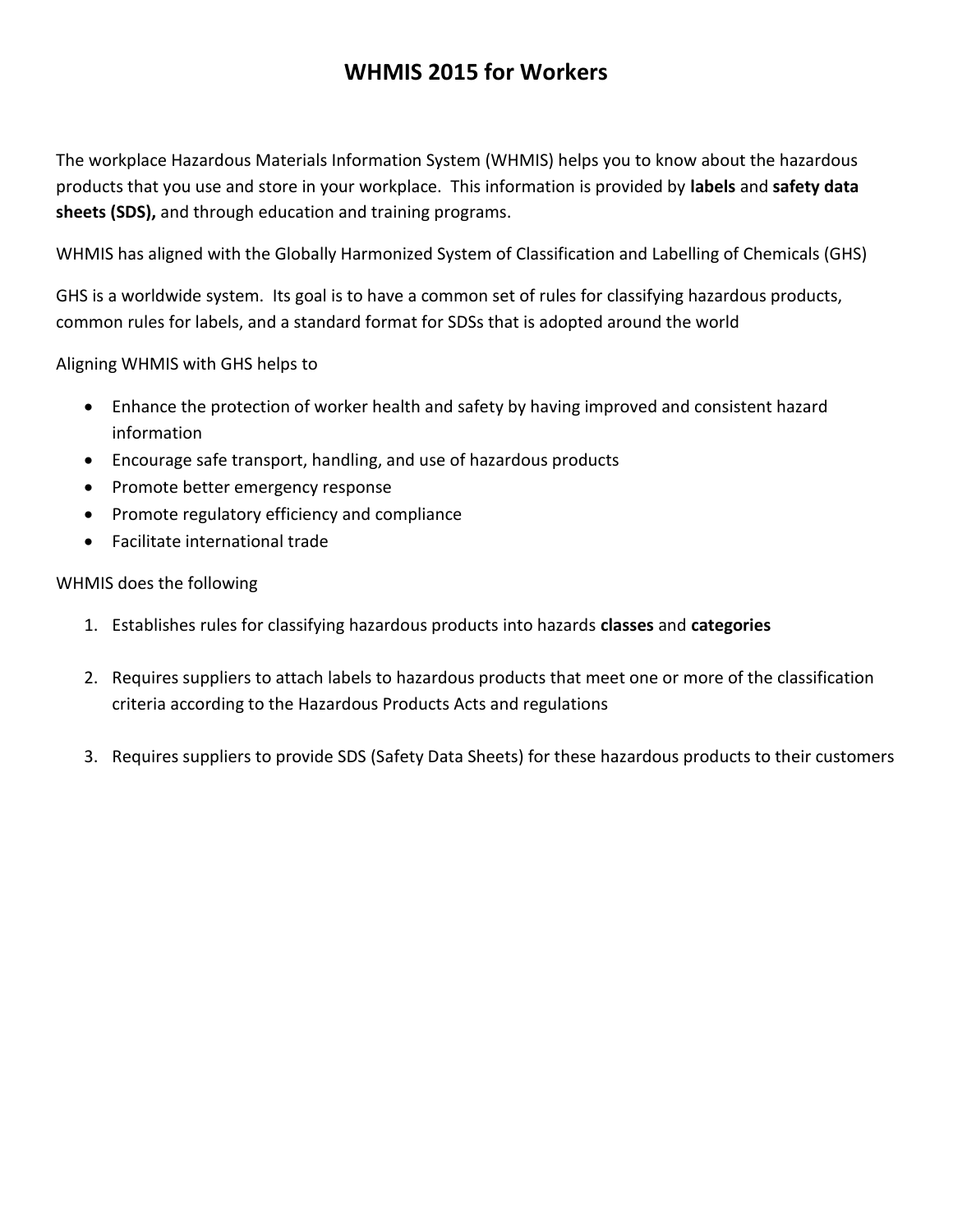### **Pictograms**

Most hazard classes and categories are assigned a symbol reflecting the type or severity of the hazard.

The symbol is called a pictogram when it is framed by a red square set on a point (a diamond shape). The exception is the biohazard pictogram which is in a round black border.

The WHMIS pictograms and their names are shown below

| Exploding<br>bomb<br>(for explosion or<br>reactivity hazards)                                                                                                                                                                                                        |  | Flame<br>(for fire hazards)                                                                            |  | Flame over circle<br>(for oxidizing<br>hazards)                                                        |
|----------------------------------------------------------------------------------------------------------------------------------------------------------------------------------------------------------------------------------------------------------------------|--|--------------------------------------------------------------------------------------------------------|--|--------------------------------------------------------------------------------------------------------|
| Gas cylinder<br>(for gases under<br>pressure)                                                                                                                                                                                                                        |  | Corrosion<br>(for corrosive<br>damage to metals,<br>as well as skin, eyes)                             |  | Skull and<br>Crossbones<br>(can cause death<br>or toxicity with<br>short exposure<br>to small amounts) |
| Health hazard<br>(may cause or<br>suspected of<br>causing serious<br>health effects)                                                                                                                                                                                 |  | <b>Exclamation mark</b><br>(may cause less<br>serious health<br>effects or damage<br>the ozone layer*) |  | Environment*<br>(may cause damage<br>to the aquatic<br>environment)                                    |
| <b>Biohazardous Infectious Materials</b><br>(for organisms or toxins that can cause diseases in people or animals)<br>* The GHS system also defines an Environmental hazards group. This group (and its classes) was not adopted in WHMIS 2015. However, you may see |  |                                                                                                        |  |                                                                                                        |

the environmental classes listed on labels and Safety Data Sheets (SDSs). Including information about environmental hazards is allowed by **WHMIS 2015.** 

There are two hazard groups used in WHMIS:

- 1. Physical
- 2. Health

Each group is made up of a number of classes and categories

Class – describes different types of hazards Ie. Flammable solids and Oxidizing gases are two types of hazard classes

Categories (sometimes called types) – Hazard classes consist of categories or subcategories. The category is assigned to identify the degree of the hazard Category 1 is **always** more dangerous/hazardous than category 2 or 3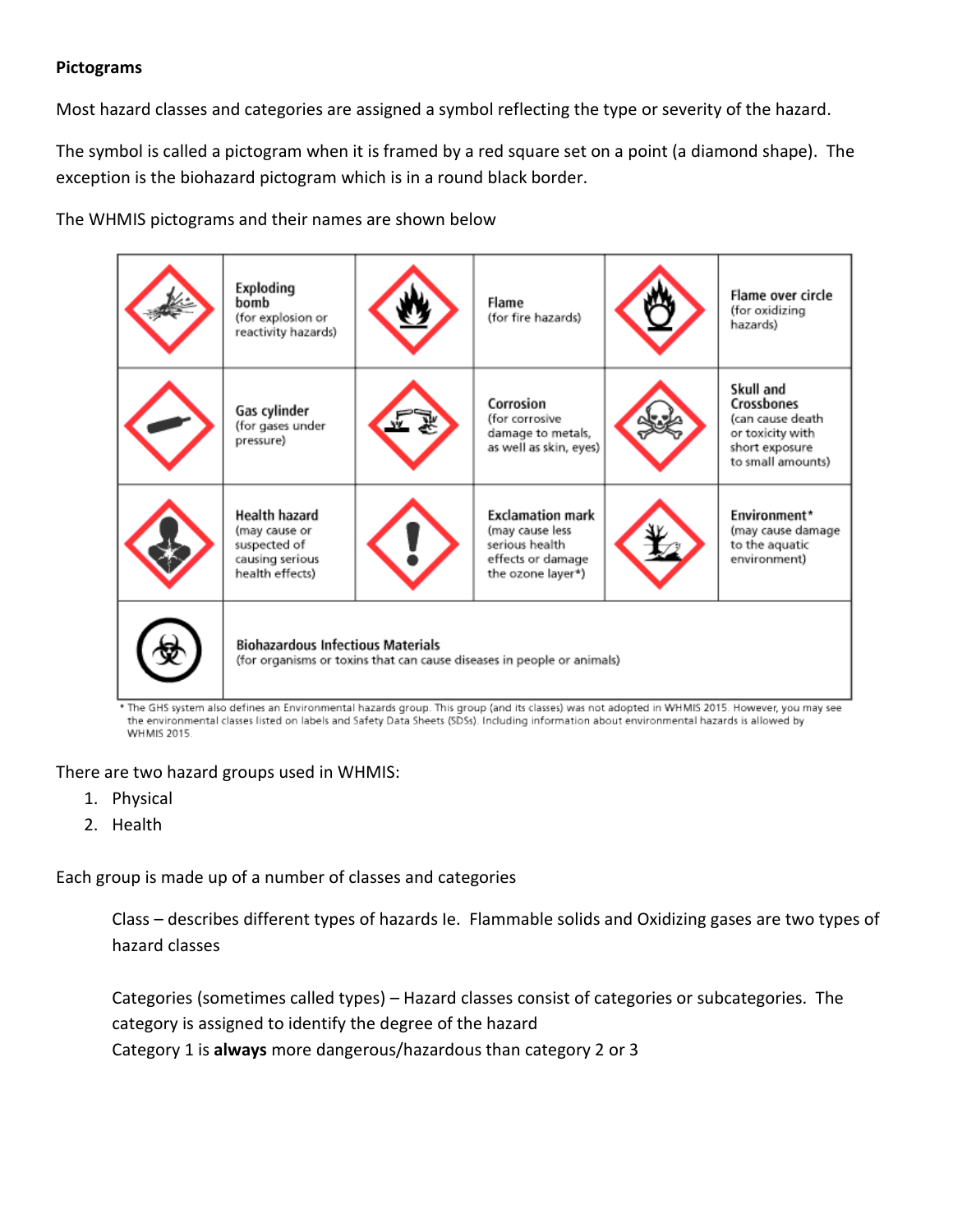### **Physical Hazards**

Physical hazards **classes** include:

- Flammable gases Flammable
- Gases under pressure Flammable liquids Flammable solids
- Self-reactive substances & mixtures
- 
- 
- Pyrophoric gases
- aerosols
- 
- 
- 
- 
- Oxidizing gases
- 
- Pyrophoric Liquids Pyrophoric solids
- Oxidizing liquids Oxidizing solids Organic peroxides
	- Corrosive to metals **COMEN** Combustible dusts **COMEN** Simple asphyxiates











### **Health Hazards**

Health hazard **classes** defined by WHMIS include

- 
- Respiratory or skin sensitization
- 
- Specific target organ toxicity – single exposure
- 
- Germ cell mutagenicity Carcinogenicity
- 
- Specific target organ toxicity – repeated exposure
- Acute toxicity **Conserver Conserversion** Skin corrosion/irritation **Conserversion** Serious eye damage/eye irritation
	-
- Reproductive toxicity **•** Aspiration hazard **•** Biohazardous infectious materials



**REMEMBER with all classes a category can also be listed. As a worker, it is important to remember that Category 1 is always more hazardous than Category 2. Category 2 is always more hazardous than Category 3 and so on**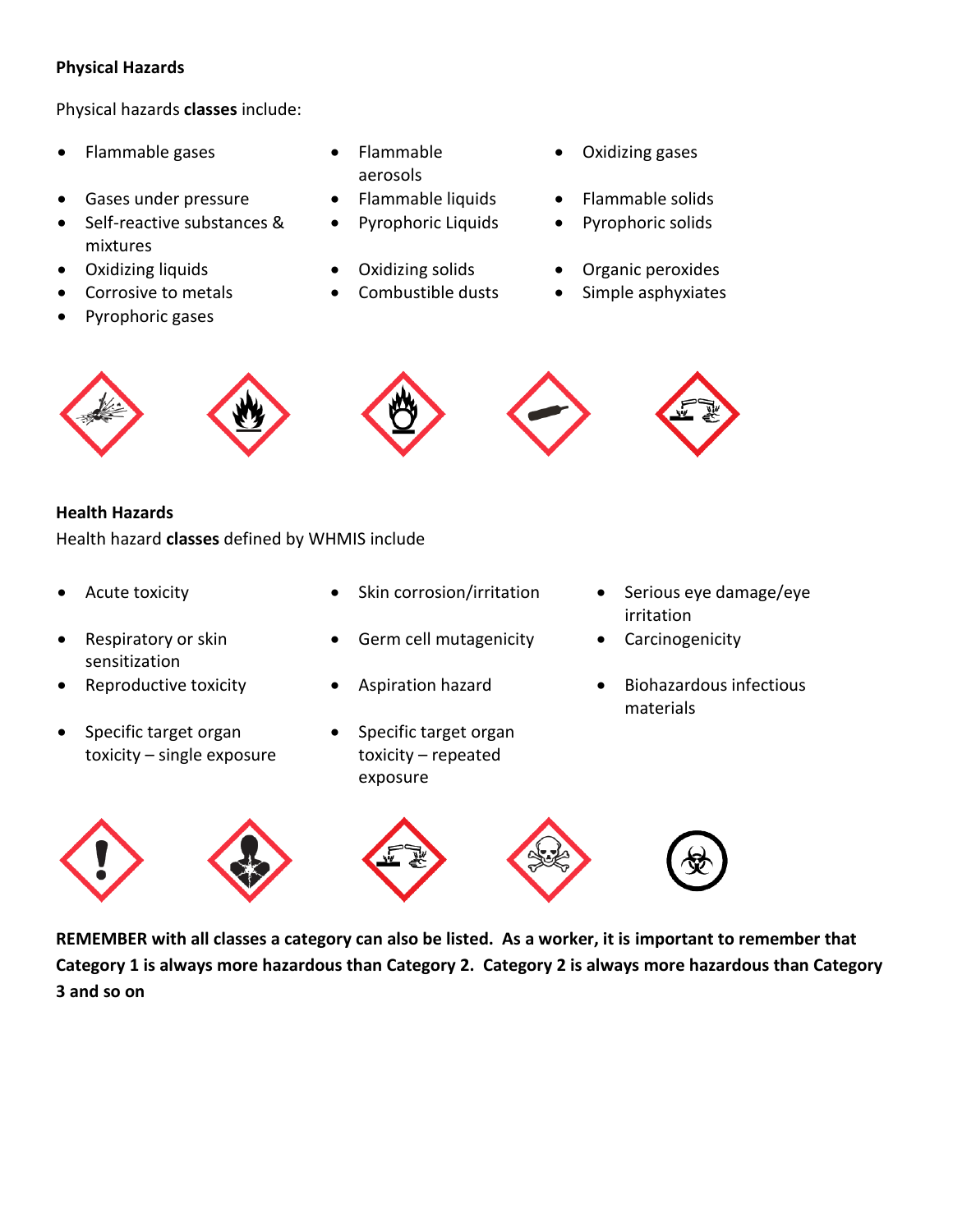### **Labels**

Every product that falls into a hazard class must have a label and an SDS

Labels are important because they alert workers that a product is potentially hazardous. They tell you:

- The major hazards of the product
- Basic precaution (safety steps) that you should take

Most labels will show a signal word that indicates the severity of the hazard, if assigned.

There are two signal words: **Danger** and **Warning** (only one signal word will appear on a label)

- **Danger** is used for the more severe hazards
- **Warning** is used for the less severe hazards

### **Hazard Statement**

The label will also have **hazard statements**. Hazard statements are brief, standardized sentences that describe the hazards of the product.

The following are examples of hazard statements

- Extremely flammable gas
- Contains gas under pressure; may explode if heated
- Fatal if inhaled
- Causes eye irritation
- May cause cancer

### **Precautionary Statements**

Precautionary statements provide advice on how to minimize or prevent harmful effects from the product. These statements can include instructions about storage, use, first aid, personal protective equipment and emergency measures

- Keep container tightly closed
- Wear protective gloves/protective clothing/eye protection/face protection
- If exposed or concerned: get medical advice
- Fight fire remotely due to the risk of explosion
- Protect from sunlight Example of the Label Elements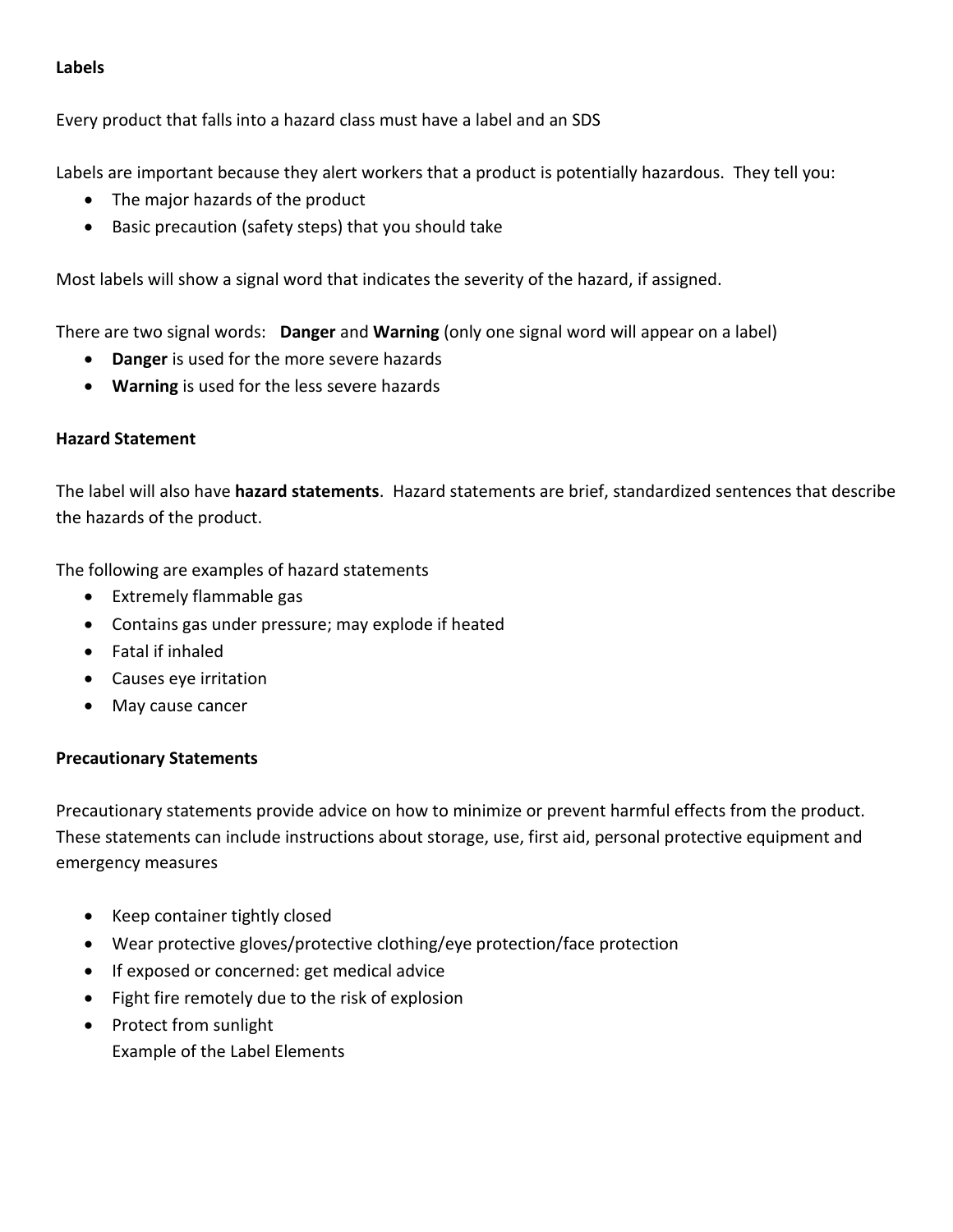Here I a sample label for Product K1 Product

The skull and crossbones pictogram indicated the product poses a health hazard of high concern. The exclamation mark pictogram indicates that the product poses another health hazard, in this case skin irritation

The signal word is Danger

The hazard statements are: Fatal if swallowed and Causes skin irritation

# **Product K1 / Produit K1**



# **Danger**

Fatal if swallowed. Causes skin irritation.

**Precautions:** Wear protective gloves.<br>Wash hands thoroughly after handling. Do not eat, drink or smoke when using this product.

Store locked up.<br>Dispose of contents/containers in accordance with local regulations.

IF ON SKIN: Wash with plenty of water. If skin irritation occurs: Get medical advice or attention. Take off contaminated clothing and wash it before reuse. IF SWALLOWED: Immediately call a POISON CENTRE or doctor. Rinse mouth.

# Danger

Mortel en cas d'ingestion. Provoque une irritation cutanée.

Conseils: Porter des gants de protection. Se laver les mains soigneusement après manipulation. Ne pas manger, boire ou fumer en manipulant ce produit.

Garder sous clef. Éliminer le contenu/récipient conformément aux règlements locaux en vigueur.

EN CAS DE CONTACT AVEC LA PEAU : Laver abondamment à l'eau.<br>En cas d'irritation cutanée : Demander un avis médical/consulter un médecin. Enlever les vêtements contaminés et les laver avant réutilisation. EN CAS D'INGESTION : Appeler immédiatement un CENTRE ANTIPOISON ou un médecin. Rincer la bouche.

Compagnie XYZ, 123 rue Machin St, Mytown, ON, N0N 0N0 (123) 456-7890

As a worker you must

- Check to see if there is a label
- Read, understand, and follow the instructions on the label
- Follow your workplace's safe work procedures
- Ask for a new label when the old one cannot be seen or read properly
- Make sure that a workplace label is attached when you transfer a chemical to a new container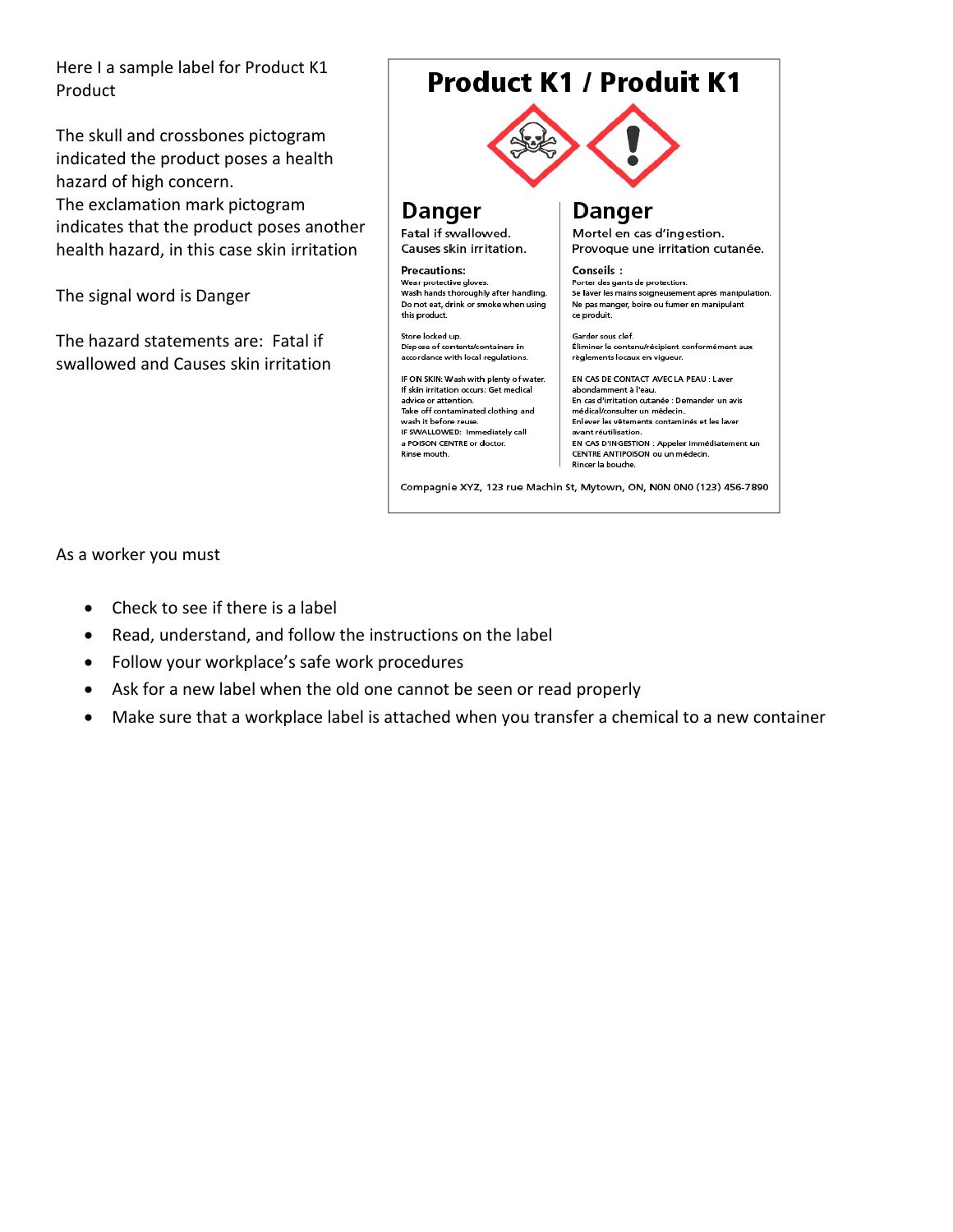# **Physical Hazards**

|  | <b>FLAME</b> (Flammables)                                                                                                                                                                                                                                                                                                                                                                                                                                                                                                                                    |  |  |  |
|--|--------------------------------------------------------------------------------------------------------------------------------------------------------------------------------------------------------------------------------------------------------------------------------------------------------------------------------------------------------------------------------------------------------------------------------------------------------------------------------------------------------------------------------------------------------------|--|--|--|
|  | There are many classes of flammable materials. Four of the classes are for<br>materials we commonly encounter at work: flammable gases, flammable<br>aerosols, flammable liquids, flammable solids.<br>All of these materials will burn if ignited by a spark, static discharge, or hot<br>surface. Example found at work and home are<br>Propane: heating, cooking and car fuels<br>Butane: fuel and aerosol propellant<br>Acetylene: welding (in torches)<br>Acetone: nail polish remover, industrial cleaner, and degreasers<br>Paint thinner<br>Gasoline |  |  |  |
|  | <b>FLAME OVER CIRCLE (Oxidizers)</b>                                                                                                                                                                                                                                                                                                                                                                                                                                                                                                                         |  |  |  |
|  | There are 3 classes of oxidizing materials<br>Oxidizing gases<br>Oxidizing liquids<br>Oxidizing solids<br>Oxygen is necessary for fire to burn. Oxidizers do not usually burn by                                                                                                                                                                                                                                                                                                                                                                             |  |  |  |
|  | themselves but they will:                                                                                                                                                                                                                                                                                                                                                                                                                                                                                                                                    |  |  |  |
|  | Increase intensity of fire<br>Cause material that normally do not burn to suddenly catch on fire<br>Nitric acid is an example of an oxidizer                                                                                                                                                                                                                                                                                                                                                                                                                 |  |  |  |
|  | <b>GAS CYLINDER (Gases under pressure)</b>                                                                                                                                                                                                                                                                                                                                                                                                                                                                                                                   |  |  |  |
|  | These gases are stored under pressure in a container, liquefied, chilled or<br>dissolved in a carrier.<br>The main hazards are:<br>The cylinder or container may explode if heated<br>Leaking gas can be very cold and can cause frostbite if it touches skin                                                                                                                                                                                                                                                                                                |  |  |  |
|  |                                                                                                                                                                                                                                                                                                                                                                                                                                                                                                                                                              |  |  |  |
|  | <b>CORROSION (Corrosive to Metals)</b>                                                                                                                                                                                                                                                                                                                                                                                                                                                                                                                       |  |  |  |
|  | Materials that are corrosive to metals can damage or destroy metals. When a<br>corrosive material eats through a container, the contents may spill into the<br>workplace resulting in health effects, or fire damage                                                                                                                                                                                                                                                                                                                                         |  |  |  |
|  | Common corrosives are: nitric and hydrochloric acid, sodium hydroxide<br>solution                                                                                                                                                                                                                                                                                                                                                                                                                                                                            |  |  |  |